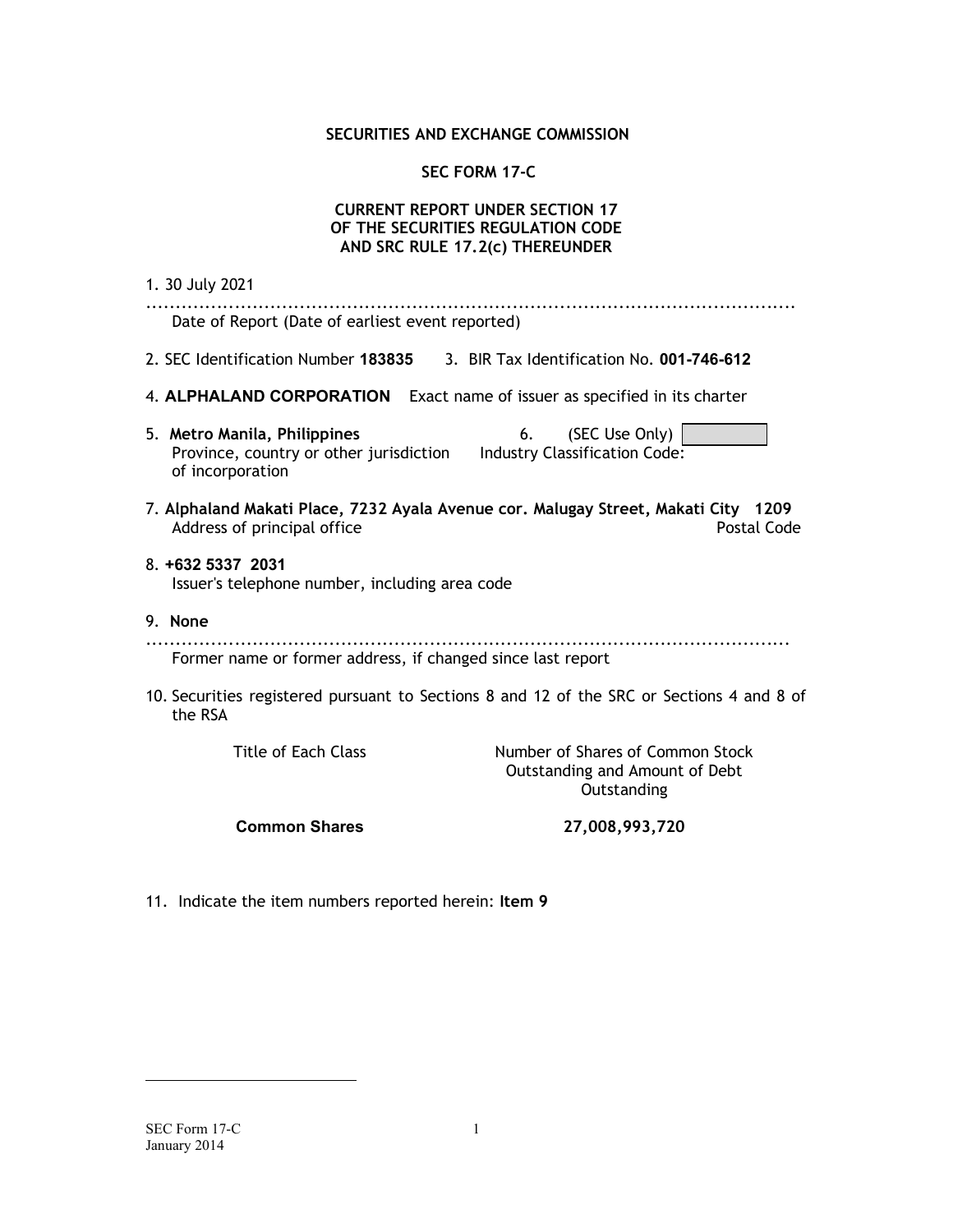#### Item 9. Other Events – Declaration of Dividends

The Company would like to advise the Commission that during the special meeting of the Board of Directors of the Company held on July 30, 2021, the Board approved the declaration of cash dividends (out of the unrestricted and unappropriated retained earnings of the Company as of December 31, 2020) at Php0.04 per share in favor of holders of common shares of the Company as of the Record Date, July 15, 2021, payable on or before August 4, 2021.

# **SIGNATURES**

Pursuant to the requirements of the Securities Regulation Code, the Issuer has duly caused this report to be signed on its behalf by the undersigned hereunto duly authorized.

ALPHALAND CORPORATION 4 August 2021 **Issuer** Date **Date** 

**JASON (LALBA** porate Secretary